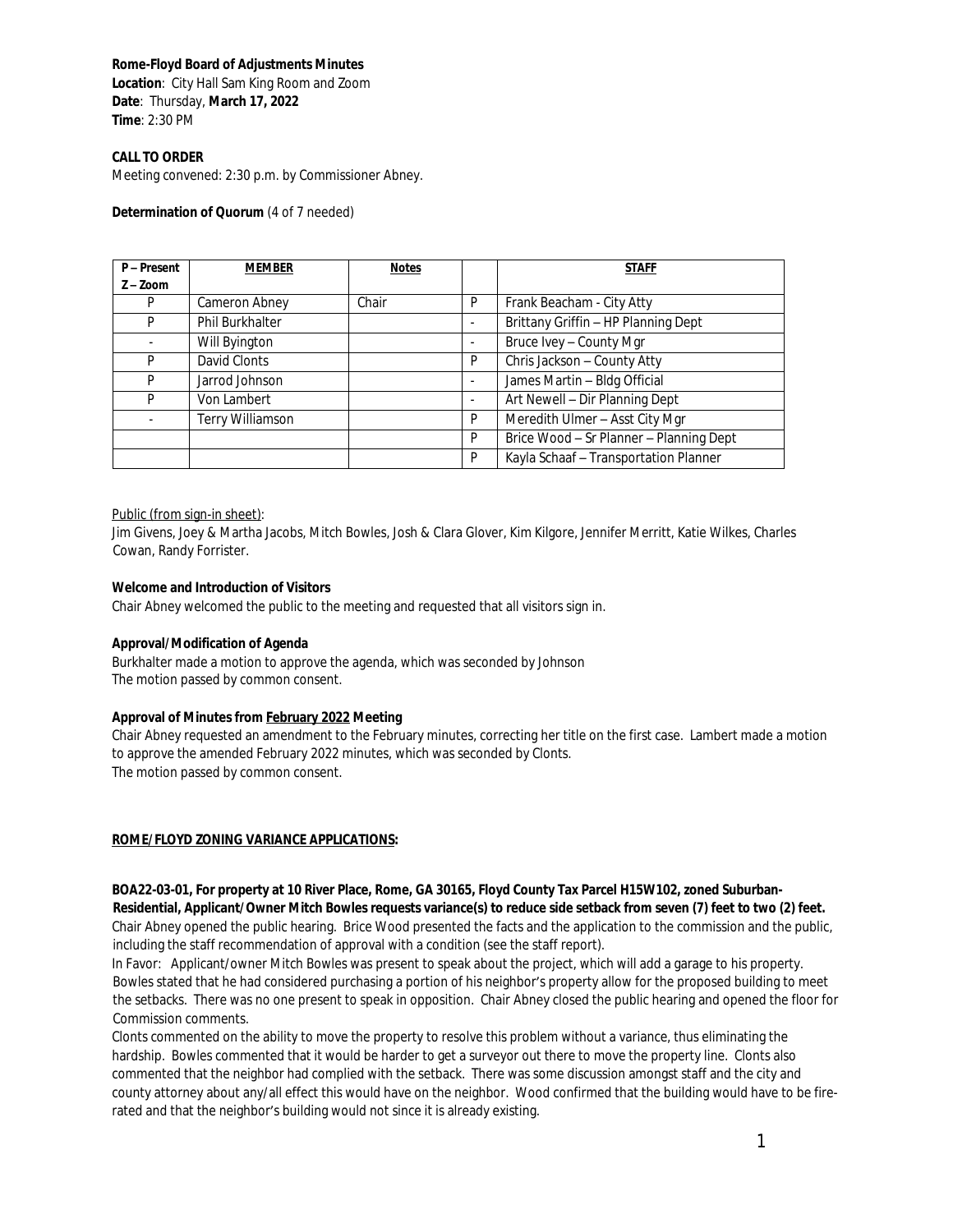Burkhalter made a motion to approve with staff's condition, which was seconded by Lambert. The motion passed 4-1.

| <b>MEMBER</b>          |   | <b>MEMBER</b>  | <b>MEMBER</b>           |
|------------------------|---|----------------|-------------------------|
| M - Motion             |   | $S -$ Second   | <b>AB</b> – Abstained   |
| Cameron Abney          |   | Will Byington  | Von Lambert             |
| <b>Phil Burkhalter</b> | N | David Clonts   | <b>Terry Williamson</b> |
|                        |   | Jarrod Johnson |                         |

# **BOA22-03-02, For property at 485 Crackerneck Rd, Armuchee, GA 30105, Floyd County Tax Parcel J07027, zoned Agricultural-Residential, Applicant/Owner Joey & Martha Jacobs request variance(s) to reduce road frontage to zero (0).**

Chair Abney opened the public hearing. Wood presented the facts and the application to the Commission and the public, including the staff recommendation of approval. Joey & Martha Jacobs were present to speak in favor of the application, explaining that they wanted to replace a home that had burned down. Jennifer Merritt and Katie Wilkes were present to voice questions and concerns about the plans for the property and its potential to add additional traffic to the private road. Both expressed concern about the fact that they hadn't had more time to get information. Martha Jacobs offered a rebuttal explaining that they simply wanted to replace a home and there they had documentation of a 1936 easement. A photograph of the document was submitted onto the record. The submission was approved with a motion from Johnson, a second by Lamber and common consent. There were multiple outbursts by the public during the meeting. Chair Abney closed the public hearing and opened the floor for discussion amongst the members.

Clonts asked about the possibility of upgrading the road and turning it over to the county. Joey Jacobs said that it had been discussed multiple times. Lambert asked about the process for upgrading the road. Wood explained the process.

| <b>MEMBER</b>          |  | <b>MEMBER</b>           | <b>MEMBER</b>           |
|------------------------|--|-------------------------|-------------------------|
| M - Motion S - Second  |  | $F$ – For $A$ - Against | <b>AB</b> - Abstained   |
| Cameron Abney          |  | Will Byington           | Von Lambert             |
| <b>Phil Burkhalter</b> |  | David Clonts            | <b>Terry Williamson</b> |
|                        |  | Jarrod Johnson          |                         |

Clonts made a motion to approve the application, which was seconded by Burkhalter.

# **BOA22-03-03, For property at 724 Mays Bridge Rd, Rome, GA 30165, Floyd County Tax Parcel E14081, zoned Suburban-Residential, Applicant/Owner Jamie Kitchens requests variance(s) to construct an accessory storage building without first building a primary residence.**

Chair Abney opened the public hearing. Wood presented the facts and the application to the commission and the public, including the staff recommendation of approval. Jim Givens was present to speak on behalf of the application, stating that the applicant has plans to build a house on the property, but is doing the project in phases so he can pay cash. There was no one else present to speak in favor. Charles Cowan was present to speak in opposition, stating that he owns a rental property across Mays Bridge Rd and questioned why the garage needs to be built first, stating that some people leave projects unfinished. Upon rebuttal, Givens stated that the applicant could submit for a building permit for the house and then go build the proposed garage. Chair Abney then closed the public hearing and opened the floor for discussion amongst the voting members. Wood chimed in to remind Givens and the applicant/owner that accessory buildings cannot be located closer to the public right-ofway so that they can plan accordingly for the layout of the garage and house. Givens asked why they had not been made of aware of this sooner. Wood told him that staff had not received any documentation in the application packet about a house. Givens then said that they can always come back if they need to. Wood also gave Givens and the applicant/owner the alternative to connect the garage to the house and then it would no longer be an accessory building. Lambert made a motion to approve, which was seconded by Burkhalter. The motion passed 5-0.

| <b>MEMBER</b>          | <b>MEMBER</b>  | <b>MEMBER</b>           |
|------------------------|----------------|-------------------------|
| M - Motion             | $S -$ Second   | <b>AB</b> – Abstained   |
| Cameron Abney          | Will Byington  | Von Lambert             |
| <b>Phil Burkhalter</b> | David Clonts   | <b>Terry Williamson</b> |
|                        | Jarrod Johnson |                         |

**BOA22-03-04, For property at 586 Barker Rd, Rome, Ga 30165, Floyd County Tax Parcel G13Y045, zoned Suburban-Residential, Applicant/Owner Randy Forrister & Brenda Wigley request variance(s) to reduce road frontage to zero (0).**